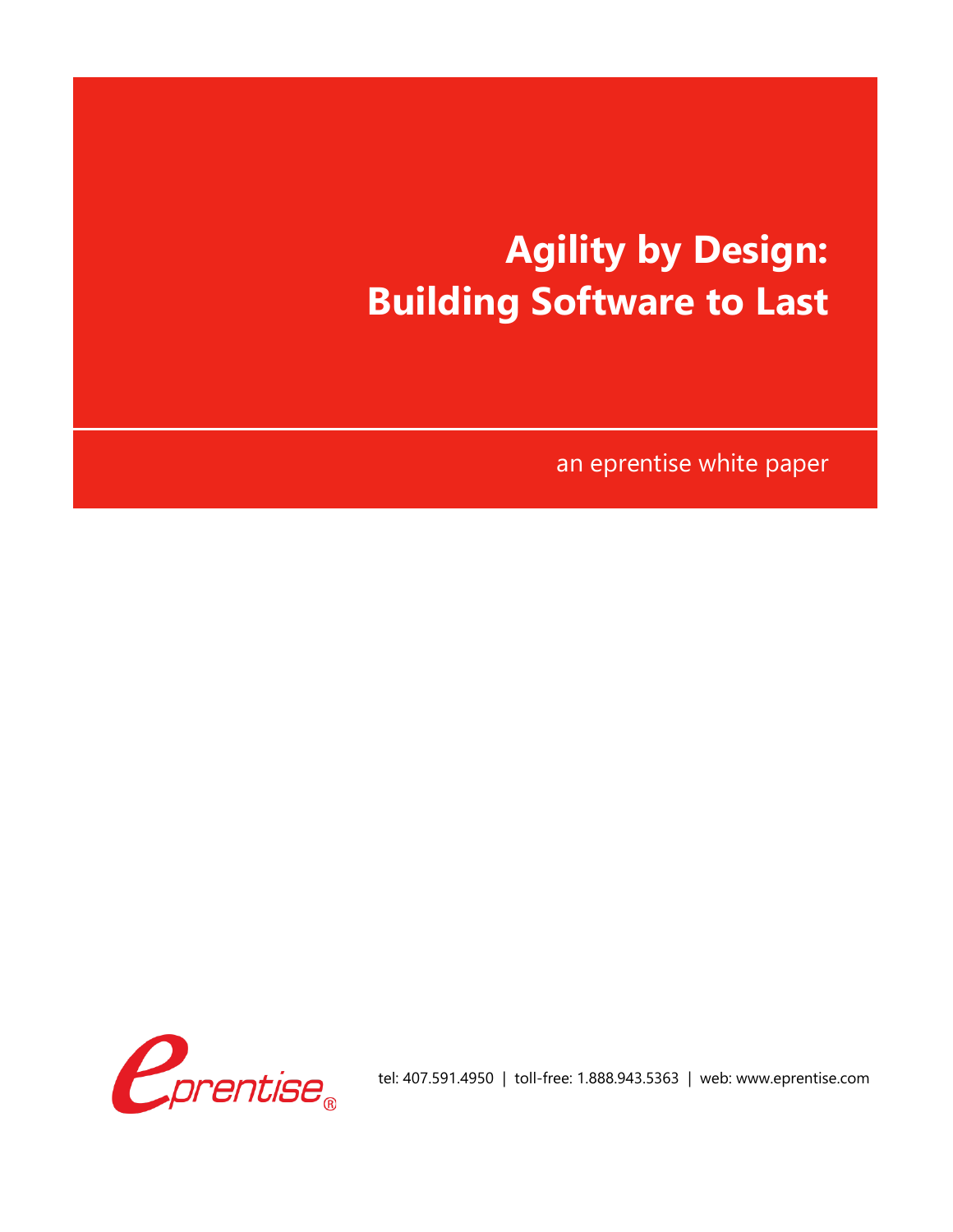Author: Helene Abrams www.eprentise.com

*© 2022 eprentise, LLC. All rights reserved.*

*eprentise, FlexField Express and FlexField are registered trademarks of eprentise, LLC.*

*Oracle is a registered trademark of Oracle Corporation. All other company or product names are used for identification only and may be trademarks of their respective owners.*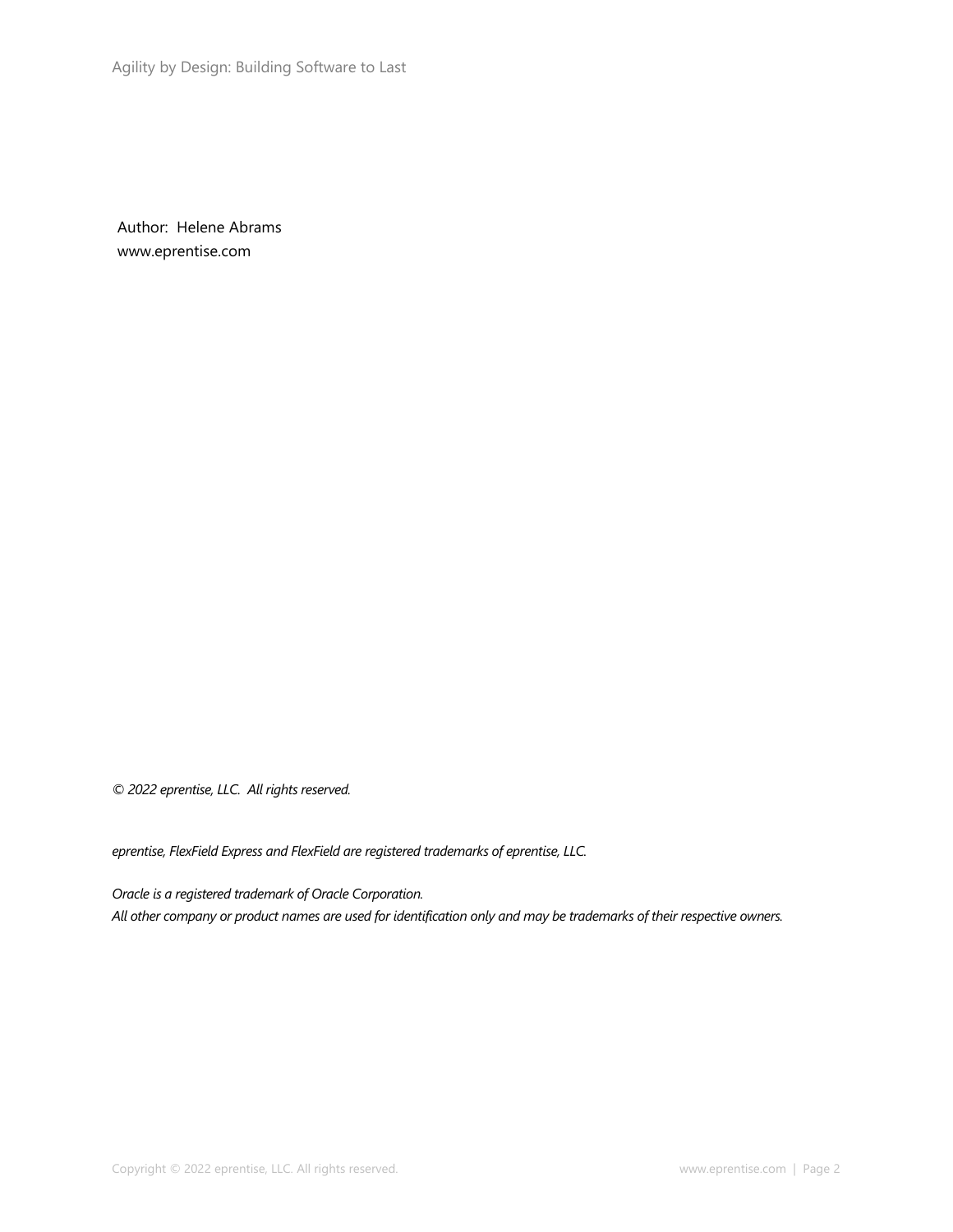## **Part 1: A Stable Design**

The implementation of enterprise systems brings with it great promise of better information, consistent systems, and reduced operational costs. Achieving that promise, however, is an immense challenge. Building a cohesive enterprise software environment is extremely complex. Most large companies have hundreds of applications to run their business. Many of the systems automate similar business processes and utilize the same data. One of my customers is selling one of their product lines. They have approximately 1700 systems in place. Even if they had an up-to-date inventory of those systems, it is almost impossible to separate the data that is used for the product line that they are selling. They don't know where the information is, and even if they did, all of that data is in different formats.

For all practical purposes, that data housed in 1700 systems is lost to the organization and the value is unrecoverable because of the expense and effort involved in trying to retrieve it. Organizations continuously need to adapt their enterprise systems to keep pace with business change. However, enterprise systems, once deployed, become very rigid, and even small changes are slow and costly to implement. Designing systems to allow for continuous business process improvement, the flexibility to change, and yet provide complete, correct, and consistent information is very challenging and has become the ideal in many organizations. In order to achieve the promise of better systems, agility must be built into the original design. This is the first in a series of articles that discusses how to design, build, implement, and deploy systems that are agile when built and remain so over time.Achieving agility, in both the design and in the resulting implementation, is a multistage process, one having what is aptly described as an Enterprise Application Lifecycle (EAL). Literature in this field generally recognizes EAL as having two phases: the initial implementation and application optimization. The implementation phase consists of activities including defining the strategic direction; analyzing business and technology requirements; obtaining project funding; acquiring hardware, software and integration services; and implementing the enabling solution. The application optimization phase may include adding new functionality or upgrades, application integration, reporting, and data analysis.<sup>i</sup> Traditional descriptions of the EAL process are doubly deficient: (1) they don't address the earlier stages of the process – designing and building applications to last, and (2) they do not describe how these applications mature to provide agility.

## *Building Blocks of Enterprise Applications*

There are three core building blocks of an enterprise application: metadata, data, and business processes. Metadata is the structure of the data, the tables, columns, or objects that contain the data, and the rules governing the insert, update, and delete functions, and control access to the data as it is stored in the metadata containers. In order to be designed for agility, the metadata model must be extensible. That is, it should be relatively easy to add extensions as the requirements change. Designing an extensible metadata model means that the logical design should be fully normalized, that the data dictionary is kept up-to-date, and that all relationships are fully documented with a complete history of changes. There must be an audit path from the logical model to the physical model, and the justification for deviations from the logical model. Naming standards for table and column names along with reusable, documented libraries of procedures make it easier to identify usage of com mon, shared objects.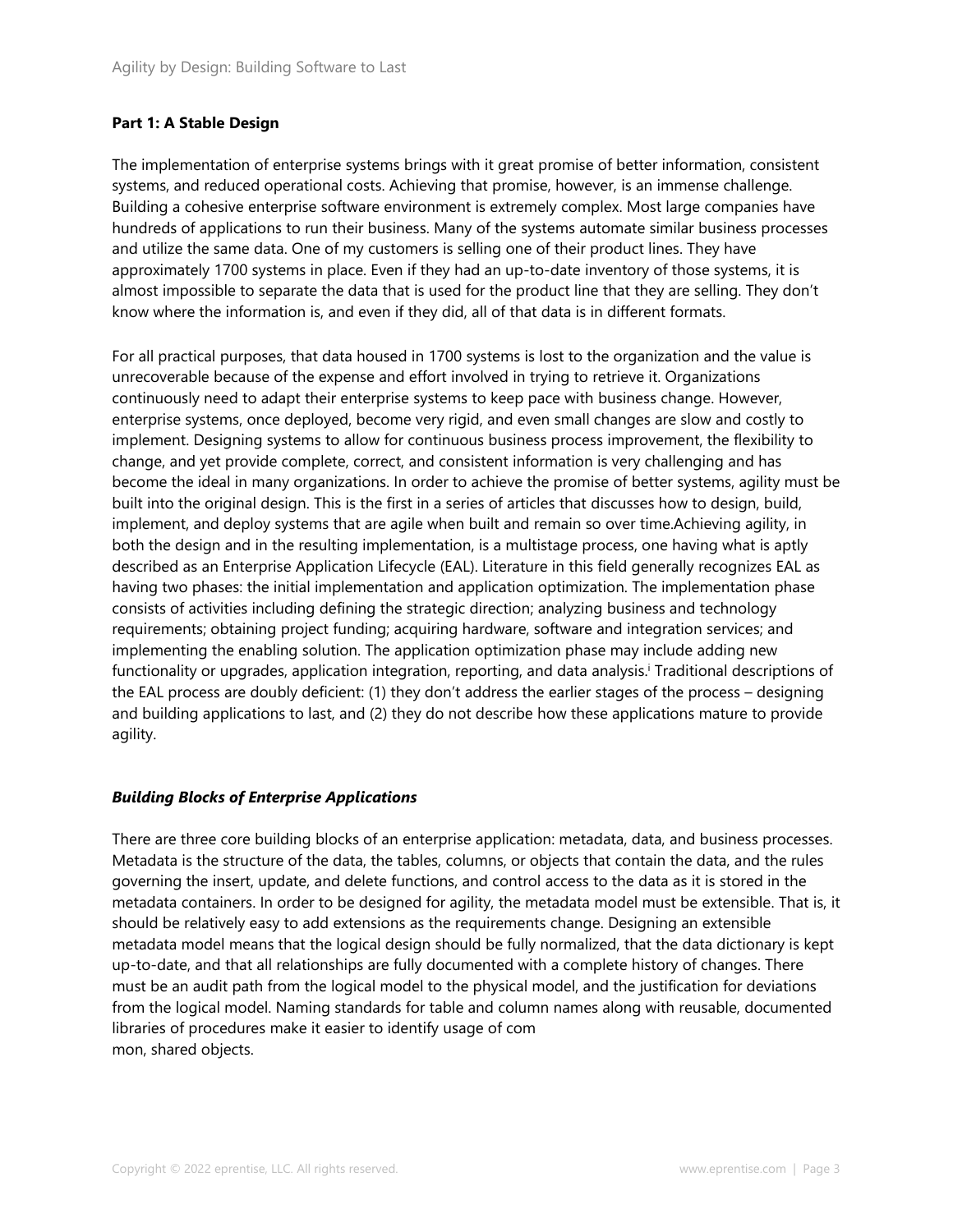Data and their relationships comprise information, and that information is the real competitive advantage of any company. In any enterprise application, there are 4 types of data:

- **Seed data** data that comes with the application on installation. Examples of seed data include a "standard calendar", or a list of states. Seed data is embedded in the application and generally can't be changed.
- **Configuration data** parameters for the application that are set up by the user. Configuration data may include a chart of accounts, a supplier's payment terms, or a list of diagnostic codes.
- **Master data** the families of data that are of interest to the business (customers, suppliers, products, employees, etc.). These are typically the resources of the business and they fit into subject categories. All businesses, regardless of the type of business, store data about their people, products, financial, information, and physical resources.
- **Transaction data** records the operation of the business processes. Examples of transactions include orders, invoices, or payment records.

Business processes typically go through their own lifecycle phases, especially as they relate to the resources that each process manages. The phases of the process lifecycle are:

- **Planning management of the resource.** For example, planning for the employee resource includes setting up HR policies, compensation plans, and management structures.
- **Acquiring resources needed for the management.** The resources needed to manage the employee resource might include an HR department and recruiting firms.
- **Creating the resource.** For employees, this includes recruiting, interviewing, and hiring decisions.
- **Deploying the resource.** Deploying employees includes assignments (and reassignments) to departments, teams, and tasks and compensating them.
- **Monitoring the resource.** For employees, this might include status reports, evaluations of deliverables, and performance reviews.
- **Retiring the resource.** For employees, this would include accepting resignations, firing, layoffs, exit interviews, outplacement support, and (literally) retirements.

In order to be agile, an enterprise ecosystem – the metadata, the data, and the business processes – needs to be independently sustainable and scalable resulting in a single source of truth. That is, each element of the ecosystem needs to follow the three C's: Consistent, Complete, and Correct. The metadata should start with a single enterprise data model with different subsystems reflecting subsets of the model. To ensure consistency, elements of the enterprise data model must be shared among those subsystems and built from the top down.

Likewise, the process model begins with an enterprise process decomposition with supporting data flows and work flows showing the interactions among the processes. The process model is checked for missing, incomplete, or wrongly modeled processes. Analyzing the process model should show that the processes cover all phases of each resource's life cycle. As a further check on completeness, a data-process matrix identifies which processes Create, Read, Update, or Delete which data elements. This is commonly known as a CRUD matrix. In order to be complete, every data element should be created, have the ability to be read, updated, and deleted, and be used by at least one process, and every process should Create, Read, Update, or Delete at least one data element. Correctness of the models includes checking to see that the representation of the metadata, the data, or the process means the same thing everywhere it is used. There are three main measures of correctness.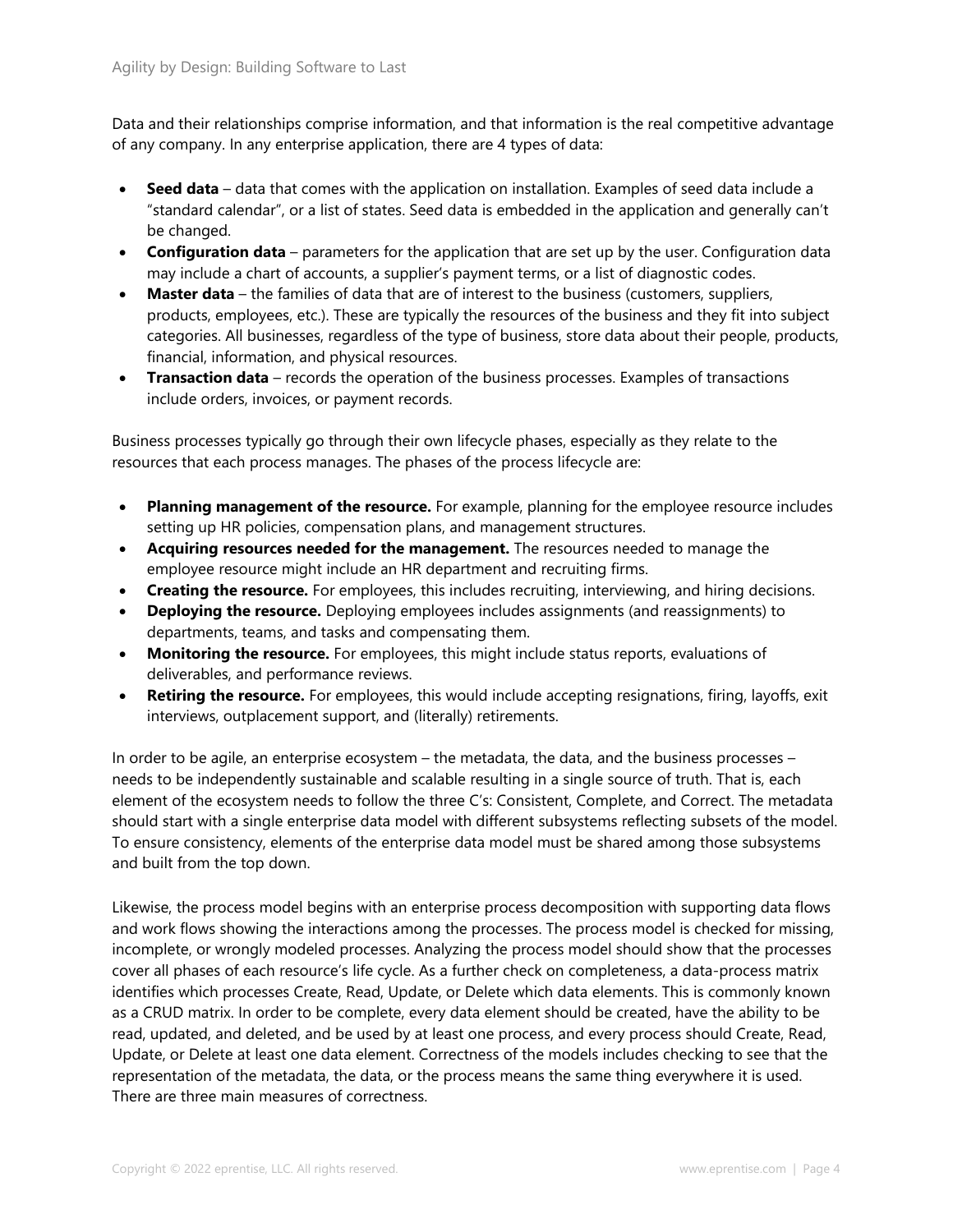- Each object must be represented,
- Each object must be represented only in one place, and
- Each object must only represent one object type. $\mathbb{I}$

For the metadata to be complete, consistent, and correct, the logical data model is fully normalized, each table represents only one class of data, attributes are consistently named and are classified into a domain that represents all of the properties of that domain, (i.e. a phone number column has the same structure whether it is a fax number, a mobile number, or a land line, descriptions are always a standard length), all relationships are complete with cardinality, and the data model contains all objects of interest to the enterprise. For the data to be consistent, complete, and correct, a duplicate resolution process must be applied to all seed data, configuration data, and master data within each application and across the enterprise.

For example, if a unit of measure of dozen is represented in three systems as doz., dz., and dozen in a pull-down list of values, and if those systems are consolidated together, then all representations of dozen would be in the pull-down list of values and the user would be uncertain of which one to pick. This is not as simple as just changing the list of values table since that unit of measure would be reflected in all orders, invoices, purchase orders, and catalogs. If a patient on his first visit to a hospital is noted to be allergic to cillin, and on another visit, that allergy is to amoxicillin, and on the third visit, he said that he has no allergies, is it the same allergy or a different allergy, or perhaps is it a different patient? How should different customer credit limits be determined if they are different in different parts of enterprise systems? Finally, if the data is changed, it should be changed only in one place and then that change should be reflected everywhere in the enterprise. If an address needs to be updated in 27 different systems, then it is difficult to maintain, and if there is a time lag between the updates, it is almost impossible to determine which is the correct address (assuming that the user is able to identify all of the 27 different places where the address is stored). The same principles apply to business processes. A process should only be done in one system, and that process should have defined start and stop points within that same system. If all the inventory, in all the warehouses, are tracked within a single system, it is easy to note how much inventory is on hand, when the inventory item needs to be reordered, whether inventory needs to be moved from one location to another, the value of that inventory, and the most efficient and cost effective means of distributing that inventory to the customer.

When an enterprise reaches the stage of complete, consistent and correct data and standardized processes, then its systems are in a stable state. When the systems are in a stable state, it is possible to consider changes to the data and changes to the business processes allowing the systems to be agile enough to support changing business requirements.